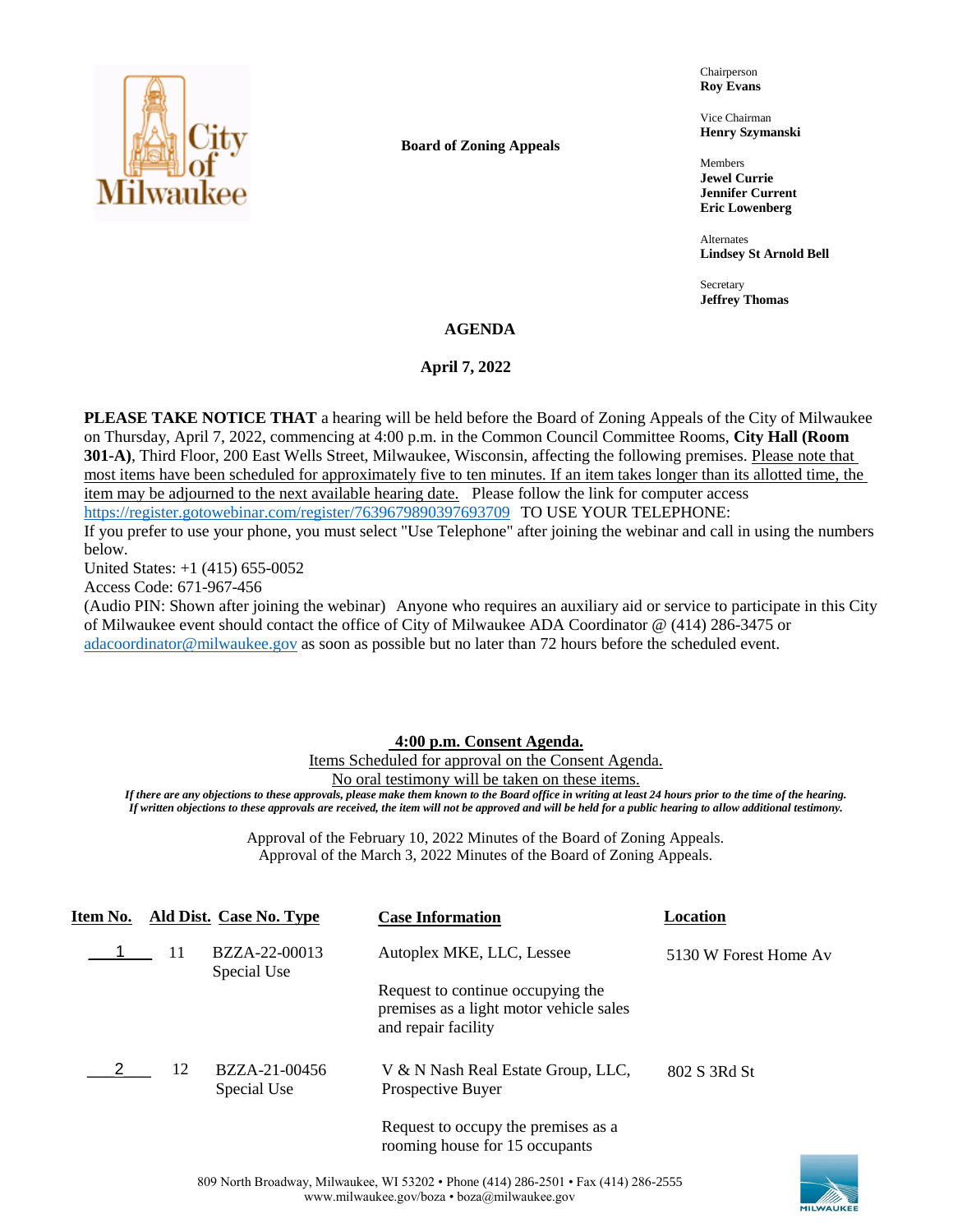| Board of Zoning Appeals, Hearing on Thursday, April 7, 2022 |  |  |  |
|-------------------------------------------------------------|--|--|--|
|                                                             |  |  |  |

|  |  | Item No. Ald Dist. Case No. Type | <b>Case Information</b> | Location |
|--|--|----------------------------------|-------------------------|----------|
|--|--|----------------------------------|-------------------------|----------|

**4:00 p.m. Consent Agenda (continued)**

Items Scheduled for approval on the Consent Agenda.

No oral testimony will be taken on these items.

*If there are any objections to these approvals, please make them known to the Board office in writing at least 24 hours prior to the time of the hearing. If written objections to these approvals are received, the item will not be approved and will be held for a public hearing to allow additional testimony.*

| 3 | 13 | BZZA-21-00457<br>Special Use  | Four Keys, LLC dba Rosen Nissan,<br>Lessee                                                                                                   | 5819 S 27Th St   |
|---|----|-------------------------------|----------------------------------------------------------------------------------------------------------------------------------------------|------------------|
|   |    |                               | Request to continue occupying the<br>premises as a light motor vehicle sales<br>facility (operating in conjunction with<br>5839 S. 27th St.) |                  |
| 4 | 13 | BZZA-21-00458<br>Special Use  | Four Keys, LLC dba Rosen Nissan,<br>Lessee                                                                                                   | 5839 S 27Th St   |
|   |    |                               | Request to continue occupying the<br>premises as a light motor vehicle sales<br>facility (operating in conjunction with<br>5819 S. 27th St.) |                  |
| 5 | 13 | BZZA-21-00460                 | GS Auto Sales, Inc., Lessee                                                                                                                  | 3821 S 27Th St   |
|   |    | Special Use                   | Request to continue occupying the<br>premises as a light motor vehicle sales<br>facility                                                     |                  |
|   |    |                               |                                                                                                                                              |                  |
| 6 | 15 | BZZA-21-00395<br>Use Variance | S V Penix, Property Owner                                                                                                                    | 2453 N 34Th St   |
|   |    |                               | Request to continue occupying the<br>premises as a contractor's yard                                                                         |                  |
|   | 15 | BZZA-21-00427<br>Special Use  | Courtney Good dba Do Right Car Wash<br>and Detailing, Lessee                                                                                 | 3109 W Lisbon Av |
|   |    |                               | Request to occupy the premises as a car<br>wash                                                                                              |                  |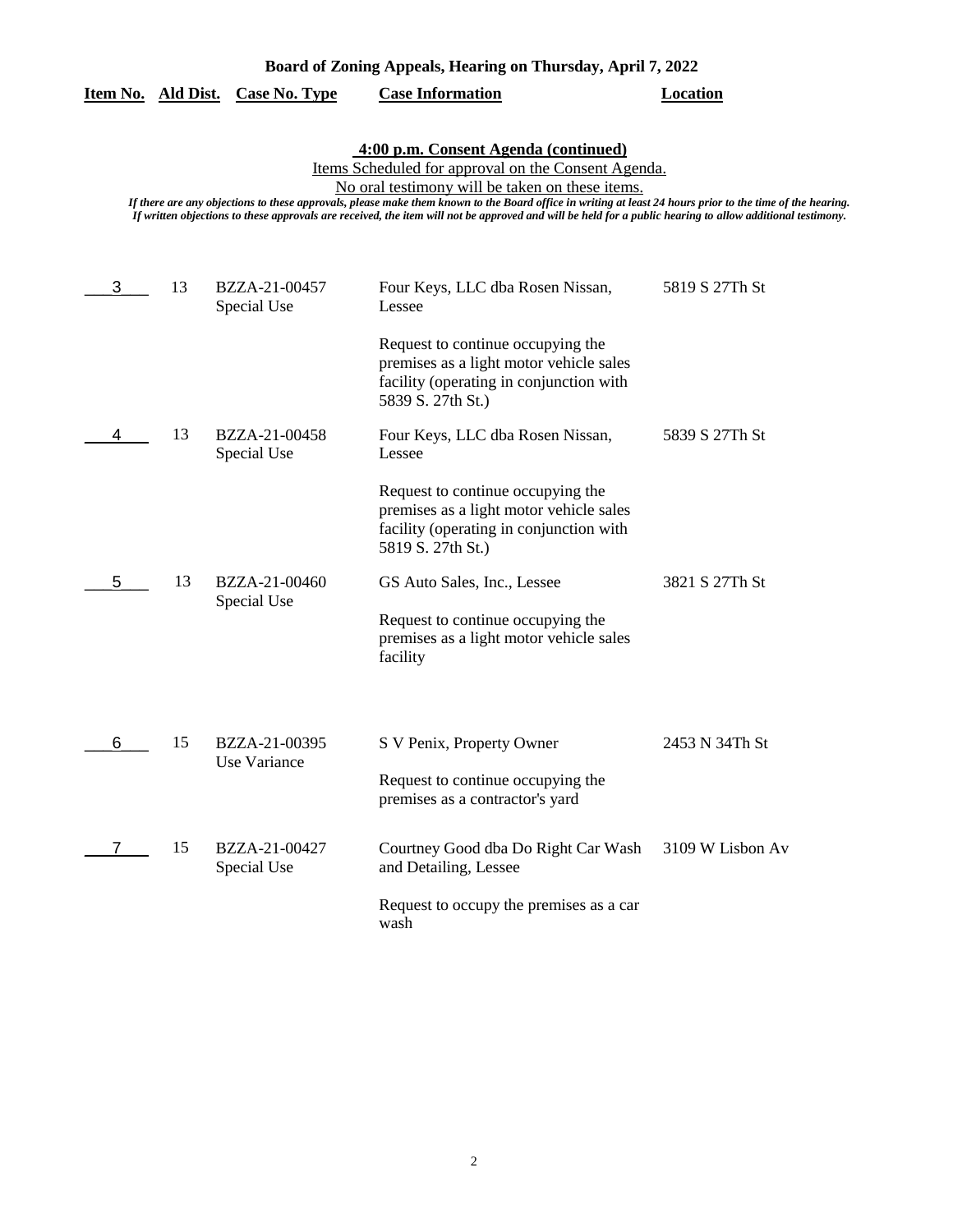| Board of Zoning Appeals, Hearing on Thursday, April 7, 2022 |  |  |  |  |  |  |  |
|-------------------------------------------------------------|--|--|--|--|--|--|--|
|                                                             |  |  |  |  |  |  |  |

|  | Item No. Ald Dist. Case No. Type | <b>Case Information</b> | <b>Location</b> |
|--|----------------------------------|-------------------------|-----------------|
|  |                                  |                         |                 |

#### **4:00 p.m. Consent Agenda (continued)**

Items Scheduled for approval on the Consent Agenda.

No oral testimony will be taken on these items.

*If there are any objections to these approvals, please make them known to the Board office in writing at least 24 hours prior to the time of the hearing. If written objections to these approvals are received, the item will not be approved and will be held for a public hearing to allow additional testimony.*

| 8  | 1 | BZZA-21-00416<br>Special Use  | Intellectual Leaders Early Childcare,<br>LLC, Lessee                                                                                                                                                                                            | 3101 W Glendale Av |
|----|---|-------------------------------|-------------------------------------------------------------------------------------------------------------------------------------------------------------------------------------------------------------------------------------------------|--------------------|
|    |   |                               | Request to occupy the premises as a day<br>care center for 25 children per shift<br>infant - 12 years of age, operating<br>Monday - Friday 6:00 a.m. - 6:00 p.m.                                                                                |                    |
| 9  | 1 | BZZA-21-00419<br>Special Use  | Footprints Learning Center, Lessee<br>Request to continue occupying the<br>premises as a day care center for 40<br>children per shift infant - 5 years of age,<br>operating Monday - Friday 6:00<br>$a.m. - 6:00$ p.m. (this is a new operator) | 5219 W Villard Av  |
| 10 | 4 | BZZA-21-00285<br>Special Use  | Northwestern Mutual Life Insurance<br>Company, Property Owner                                                                                                                                                                                   | 795 N Van Buren St |
|    |   |                               | Request to continue occupying the<br>premises as a principal use parking lot<br>(this is a new operator)                                                                                                                                        |                    |
| 11 | 4 | BZZA-21-00430<br>Special Use  | 4th Dimension Recovery Centers, LLC,<br>Lessee                                                                                                                                                                                                  | 1216 N Prospect Av |
|    |   |                               | Request to continue occupying the<br>premises as a social service facility                                                                                                                                                                      |                    |
| 12 | 4 | BZZA-22-00002<br>Use Variance | Clear Channel Outdoor, Lessee<br>Request to continue to allow an<br>off-premise sign that does not meet the<br>minimum required distance from the<br><b>High Rise Bridge</b>                                                                    | 907 W Hinman St    |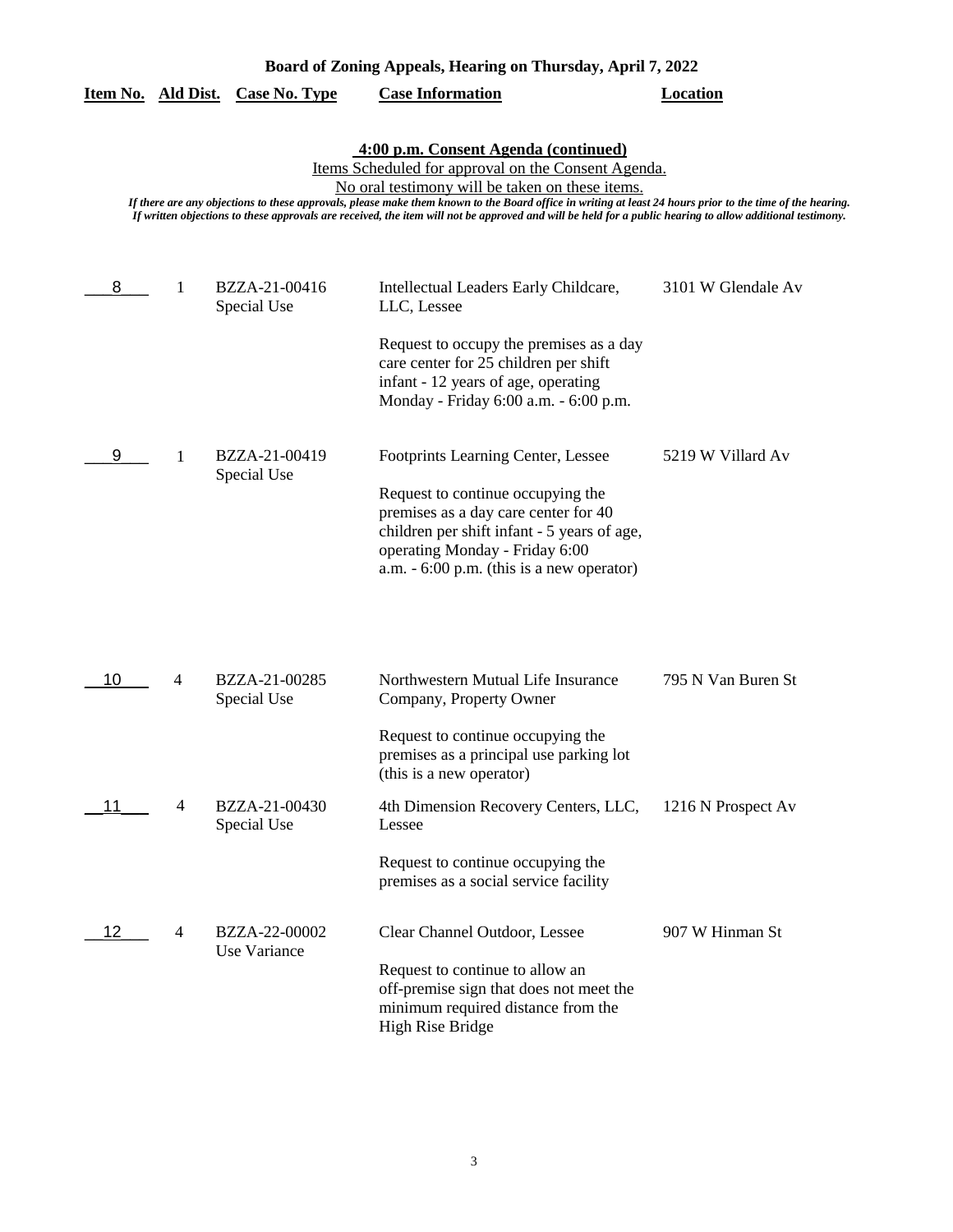| Board of Zoning Appeals, Hearing on Thursday, April 7, 2022 |  |  |  |
|-------------------------------------------------------------|--|--|--|
|                                                             |  |  |  |

|  | Item No. Ald Dist. Case No. Type | <b>Case Information</b> | <b>Location</b> |
|--|----------------------------------|-------------------------|-----------------|
|  |                                  |                         |                 |

**4:00 p.m. Consent Agenda (continued)**

Items Scheduled for approval on the Consent Agenda.

No oral testimony will be taken on these items.

*If there are any objections to these approvals, please make them known to the Board office in writing at least 24 hours prior to the time of the hearing. If written objections to these approvals are received, the item will not be approved and will be held for a public hearing to allow additional testimony.*

| 13 | 6 | BZZA-22-00006<br>Special Use | New Life Beginnings World Ministries<br>Church of God in Christ, Inc., Property<br>Owner<br>Request to continue occupying the<br>premises as a religious assembly hall<br>(this is a new operator)                                                                                                                                                                                                     | 2516 W Hopkins St     |
|----|---|------------------------------|--------------------------------------------------------------------------------------------------------------------------------------------------------------------------------------------------------------------------------------------------------------------------------------------------------------------------------------------------------------------------------------------------------|-----------------------|
| 14 | 7 | BZZA-22-00008<br>Special Use | Childcare Unlimited Learning Center,<br>LLC, Lessee<br>Request to increase the age of children<br>from $3 - 12$ to infant $- 12$ year of age, to<br>increase the hours of operation from<br>Monday - Friday 6:00 a.m. to 8:00 p.m.<br>to Monday - Sunday 6:00<br>a.m. - midnight, and continue occupying<br>the premises as a day care center for 50<br>children per shift (this is a new<br>operator) | 4913 W Fond Du Lac Av |
| 15 | 7 | BZZA-22-00009<br>Special Use | Fabulous Adventures Childcare Center,<br>Lessee<br>Request to increase the age of children<br>from infant - 12 to infant -14 years of<br>age, and continue occupying the<br>premises as a 24 hour day care center<br>for 43 children per shift operating<br>Monday - Sunday                                                                                                                            | 4434 W Capitol Dr     |
| 16 | 9 | BZZA-21-00443<br>Special Use | Victims of Milwaukee Violence Burial<br>Fund, Inc., Lessee<br>Request to occupy a portion of the<br>premises as a social service facility                                                                                                                                                                                                                                                              | 8200 W Brown Deer Rd  |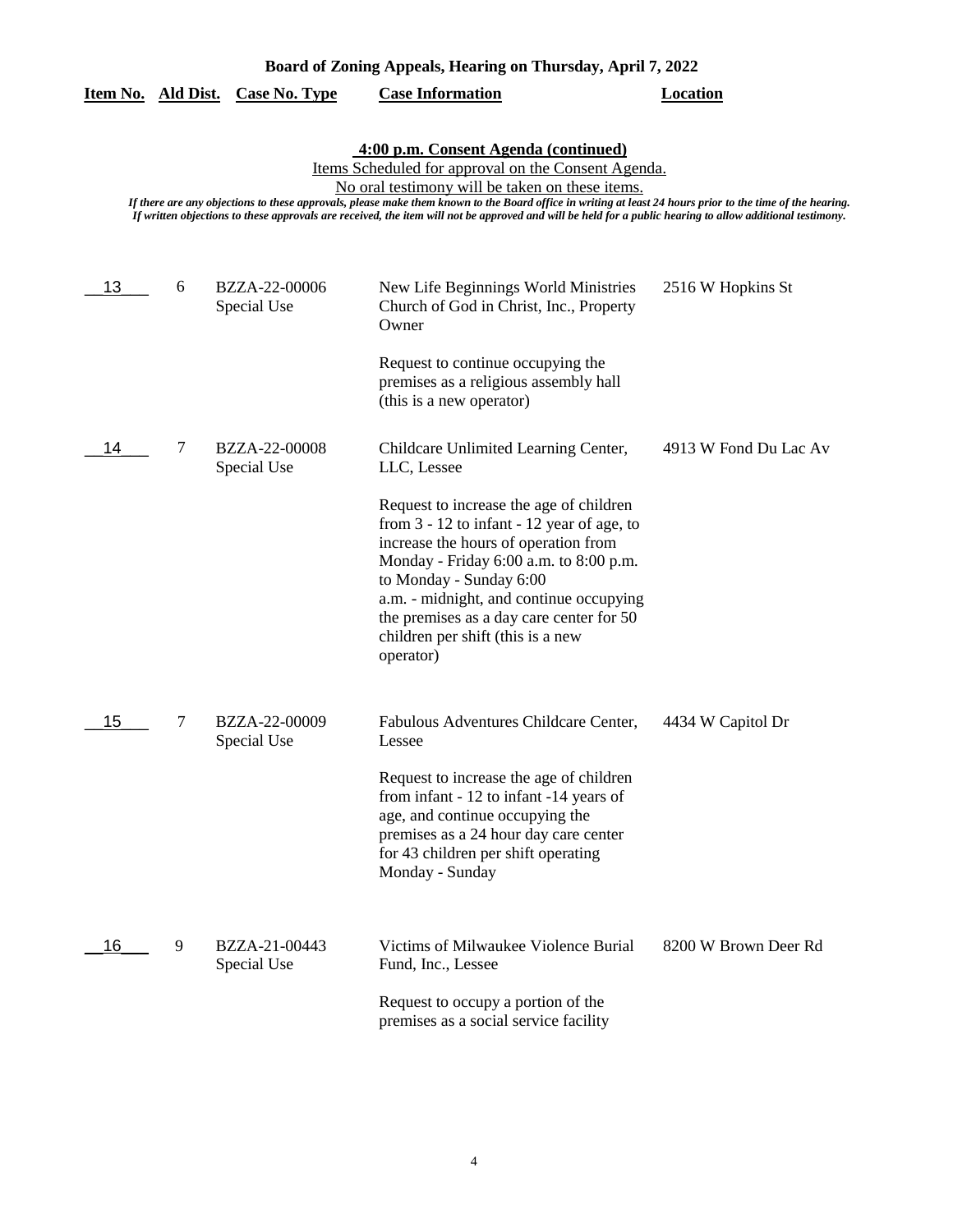# **Item No. Ald Dist. Case No. Type Case Information Location**

## **4:00 p.m. Consent Agenda (continued)**

Items Scheduled for approval on the Consent Agenda.

No oral testimony will be taken on these items.

*If there are any objections to these approvals, please make them known to the Board office in writing at least 24 hours prior to the time of the hearing. If written objections to these approvals are received, the item will not be approved and will be held for a public hearing to allow additional testimony.*

 $-17$  9

Special Use

BZZA-22-00007 Soles For Jesus, Inc., Lessee 8835 W Heather Av

Request to occupy the premises as a social service facility

#### **4:15 p.m. Public Hearings.**

Please note that each item scheduled for a public hearing has been scheduled for approximately five to ten minutes. If an item takes longer than its allotted time, the item may be adjourned to the next available hearing date.

| 18 | 10 | BZZA-21-00305<br>Special Use                 | Whip City Carwash, LLC, Lessee<br>Request to occupy the premises as a car<br>wash (hand washing only)                                                                                                                            | 7202 W Appleton Av    |
|----|----|----------------------------------------------|----------------------------------------------------------------------------------------------------------------------------------------------------------------------------------------------------------------------------------|-----------------------|
| 19 | 10 | BZZA-21-00363<br><b>Dimensional Variance</b> | SAR of State Street, LLC,<br>Property Owner<br>Request to raze the existing structure<br>and construct a light manufacturing<br>facility (permitted) that does not meet<br>the minimum required front setback in a<br>flood zone | 5061 W State St       |
| 20 | 11 | BZZA-21-00440<br><b>Dimensional Variance</b> | Russ Delong dba Clean Clothes R Us,<br>Property Owner                                                                                                                                                                            | 3149 S 76Th St        |
|    |    |                                              | Request to erect a hood sign that<br>exceeds the maximum allowed display<br>area                                                                                                                                                 |                       |
| 21 | 11 | BZZA-22-00010<br>Special Use                 | Dent Wizard International Corp., LLC,<br>Lessee                                                                                                                                                                                  | 6023 W Forest Home Av |
|    |    |                                              | Request to occupy the premises as a<br>light motor vehicle repair facility and<br>body shop                                                                                                                                      |                       |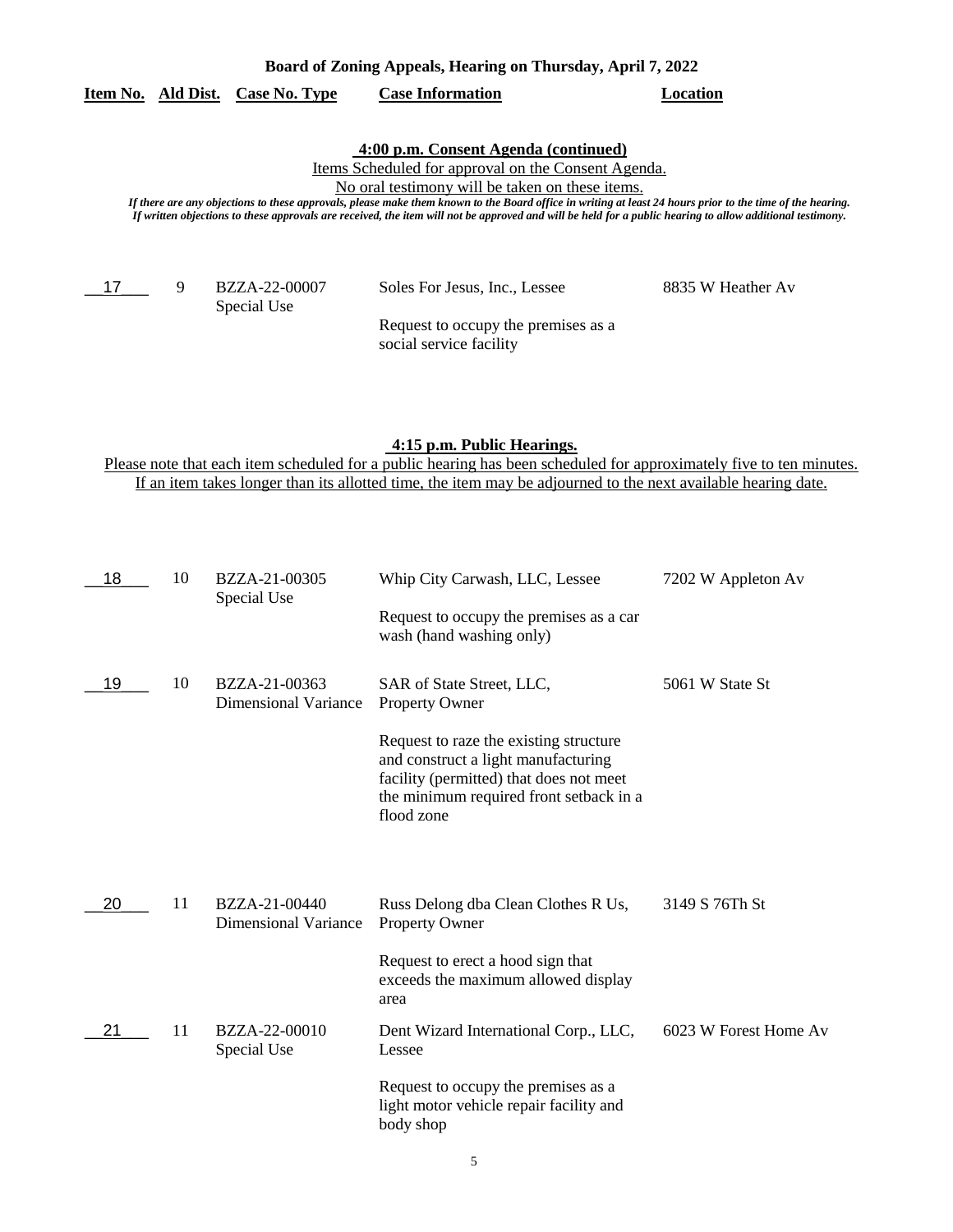| Board of Zoning Appeals, Hearing on Thursday, April 7, 2022 |                                                                                                                                                                                                                                                                               |                                                              |                                                                                                                                                                                                                                                                    |                    |  |  |  |  |  |  |
|-------------------------------------------------------------|-------------------------------------------------------------------------------------------------------------------------------------------------------------------------------------------------------------------------------------------------------------------------------|--------------------------------------------------------------|--------------------------------------------------------------------------------------------------------------------------------------------------------------------------------------------------------------------------------------------------------------------|--------------------|--|--|--|--|--|--|
| Item No. Ald Dist.                                          |                                                                                                                                                                                                                                                                               | <b>Case No. Type</b>                                         | <b>Case Information</b>                                                                                                                                                                                                                                            | <b>Location</b>    |  |  |  |  |  |  |
|                                                             | 4:15 p.m. Public Hearings (continued)<br>Please note that each item scheduled for a public hearing has been scheduled for approximately five to ten minutes.<br>If an item takes longer than its allotted time, the item may be adjourned to the next available hearing date. |                                                              |                                                                                                                                                                                                                                                                    |                    |  |  |  |  |  |  |
| 22                                                          | 11                                                                                                                                                                                                                                                                            | BZZA-22-00020<br><b>Dimensional Variance</b>                 | Neal Karweik, Property Owner<br>Request to construct a detached garage<br>that exceeds the maximum allowed<br>sidewall height                                                                                                                                      | 3628 S 87Th St     |  |  |  |  |  |  |
|                                                             |                                                                                                                                                                                                                                                                               |                                                              | 5:00 p.m. Public Hearings.<br>Please note that each item scheduled for a public hearing has been scheduled for approximately five to ten minutes.<br>If an item takes longer than its allotted time, the item may be adjourned to the next available hearing date. |                    |  |  |  |  |  |  |
| 23                                                          | 12                                                                                                                                                                                                                                                                            | BZZA-21-00179<br>Special Use,<br>Use Variance                | Lilia Martinez Garcia dba Taqueria La<br>Guelaguetza, LLC, Property Owner                                                                                                                                                                                          | 1933 W Windlake Av |  |  |  |  |  |  |
|                                                             |                                                                                                                                                                                                                                                                               |                                                              | Request to occupy the premises as a<br>catering service with accessory heavy<br>motor vehicle parking (food truck)                                                                                                                                                 |                    |  |  |  |  |  |  |
| 24                                                          | 12                                                                                                                                                                                                                                                                            | BZZA-22-00061<br>Use Variance                                | Lilia Martinez Garcia dba Taqueria La<br>Guelaguetza, LLC, Property Owner                                                                                                                                                                                          | 1929 W Windlake Av |  |  |  |  |  |  |
|                                                             |                                                                                                                                                                                                                                                                               |                                                              | Request to occupy the premises as<br>heavy motor vehicle parking (food<br>trucks) for use in conjunction with the<br>proposed catering service at 1933 W.<br>Windlake Av.                                                                                          |                    |  |  |  |  |  |  |
| 25                                                          | 13                                                                                                                                                                                                                                                                            | BZZA-21-00372<br>Special Use                                 | Lola's New Beginnings, Lessee                                                                                                                                                                                                                                      | 3330 S 16Th St     |  |  |  |  |  |  |
|                                                             |                                                                                                                                                                                                                                                                               |                                                              | Request to occupy the premises as a<br>social service facility                                                                                                                                                                                                     |                    |  |  |  |  |  |  |
| 26                                                          | 13                                                                                                                                                                                                                                                                            | BZZA-21-00358<br>Use Variance                                | AKM Investments, LLC,<br>Property Owner                                                                                                                                                                                                                            | 4038 S 13Th St     |  |  |  |  |  |  |
|                                                             |                                                                                                                                                                                                                                                                               |                                                              | Request to occupy the premises as a<br>light motor vehicle outdoor storage<br>facility                                                                                                                                                                             |                    |  |  |  |  |  |  |
| 27                                                          | 14                                                                                                                                                                                                                                                                            | BZZA-21-00359<br>Special Use,<br><b>Dimensional Variance</b> | AKM Investments, LLC,<br><b>Property Owner</b>                                                                                                                                                                                                                     | 3600 S Chase Av    |  |  |  |  |  |  |
|                                                             |                                                                                                                                                                                                                                                                               |                                                              | Request to occupy the premises as a<br>light motor vehicle outdoor storage<br>facility that does not meet the minimum<br>required screening                                                                                                                        |                    |  |  |  |  |  |  |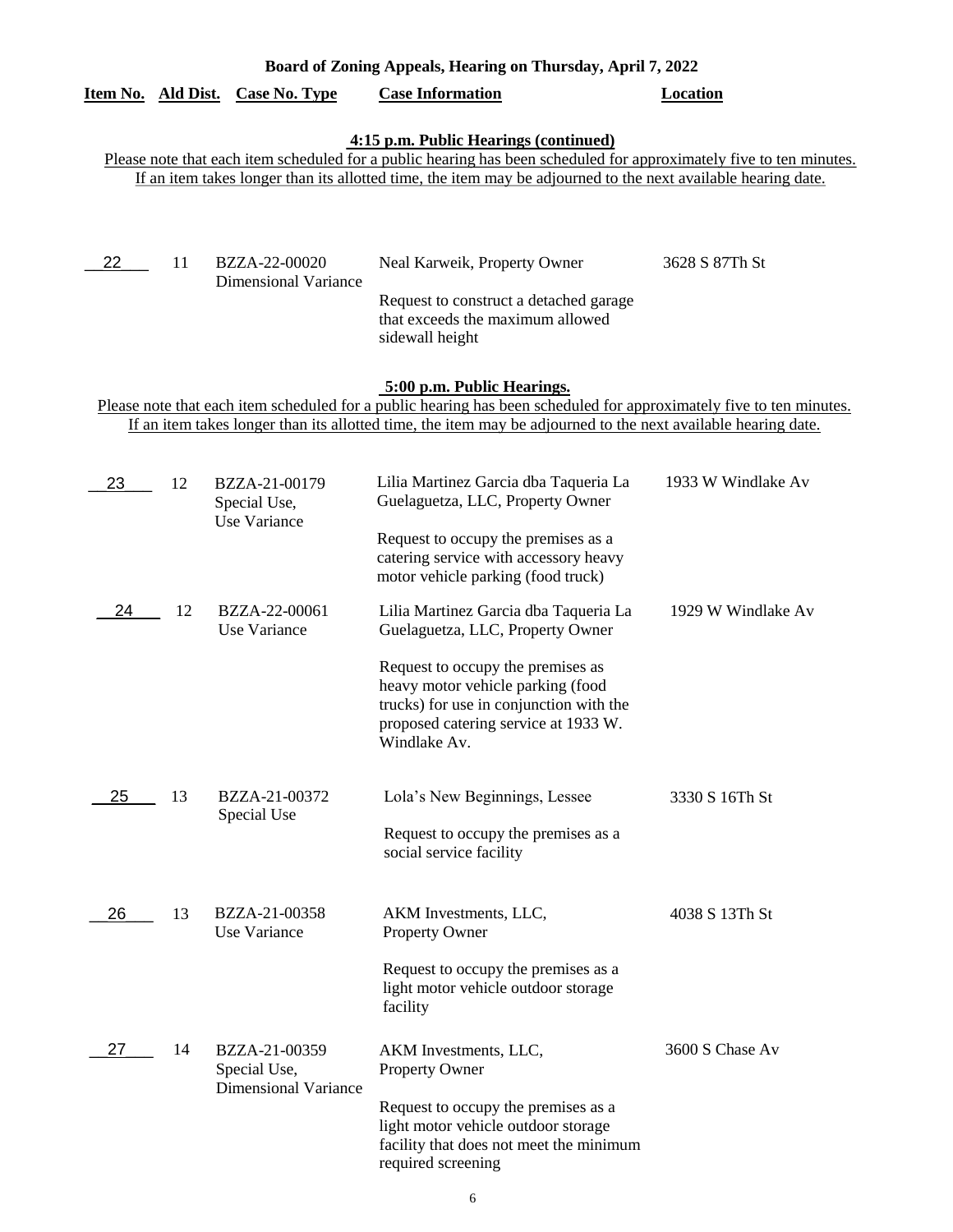| Board of Zoning Appeals, Hearing on Thursday, April 7, 2022                                                                                                                                                                                                        |    |                                                      |                                                                                                                                                                                                                                                                          |                      |  |  |
|--------------------------------------------------------------------------------------------------------------------------------------------------------------------------------------------------------------------------------------------------------------------|----|------------------------------------------------------|--------------------------------------------------------------------------------------------------------------------------------------------------------------------------------------------------------------------------------------------------------------------------|----------------------|--|--|
|                                                                                                                                                                                                                                                                    |    | Item No. Ald Dist. Case No. Type                     | <b>Case Information</b>                                                                                                                                                                                                                                                  | <b>Location</b>      |  |  |
| 5:45 p.m. Public Hearings.<br>Please note that each item scheduled for a public hearing has been scheduled for approximately five to ten minutes.<br>If an item takes longer than its allotted time, the item may be adjourned to the next available hearing date. |    |                                                      |                                                                                                                                                                                                                                                                          |                      |  |  |
| 28                                                                                                                                                                                                                                                                 | 14 | BZZA-22-00012<br><b>Dimensional Variance</b>         | David Yolo, Property Owner<br>Request to construct an accessory<br>structure (detached garage) that contains<br>a habitable space, exceeds the<br>maximum allowed overall height, and<br>exceeds the maximum allowed sidewall<br>height                                  | 2242 S Winchester St |  |  |
| 29                                                                                                                                                                                                                                                                 | 15 | BZZA-21-00386<br>Special Use                         | The Saints of the Most High Learning<br>Academy, LLC, Lessee<br>Request to continue occupying the<br>premises as a day care center for 75<br>children per shift infant to 12 years of<br>age, operating Monday - Friday 6:00<br>a.m. - midnight (this is a new operator) | 3711 W Lisbon Av     |  |  |
| 30                                                                                                                                                                                                                                                                 | 1  | BZZA-21-00067<br>Special Use,<br><b>Use Variance</b> | S&G Junking and Towing, LLC, Lessee<br>Request to occupy a portion of the<br>premises as light motor vehicle outdoor<br>storage, outdoor salvage, and a ground<br>transportation service                                                                                 | 4912 W Villard Av    |  |  |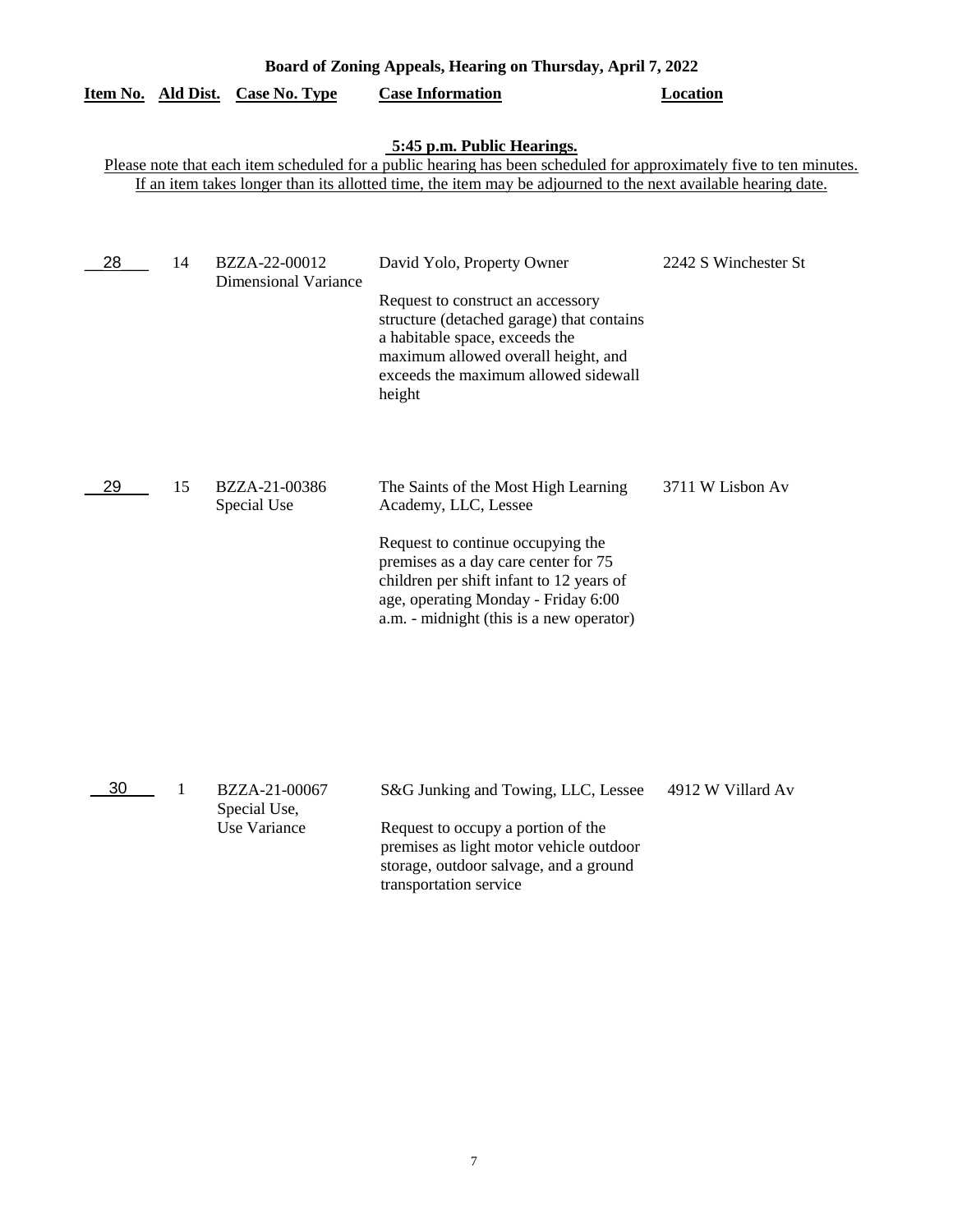|                                                                                                                                                                                                                                                                               |                | Item No. Ald Dist. Case No. Type                             | <b>Case Information</b>                                                                                                                                                                                                              | Location       |  |  |  |
|-------------------------------------------------------------------------------------------------------------------------------------------------------------------------------------------------------------------------------------------------------------------------------|----------------|--------------------------------------------------------------|--------------------------------------------------------------------------------------------------------------------------------------------------------------------------------------------------------------------------------------|----------------|--|--|--|
| 5:45 p.m. Public Hearings (continued)<br>Please note that each item scheduled for a public hearing has been scheduled for approximately five to ten minutes.<br>If an item takes longer than its allotted time, the item may be adjourned to the next available hearing date. |                |                                                              |                                                                                                                                                                                                                                      |                |  |  |  |
| 31                                                                                                                                                                                                                                                                            | 1              | BZZA-21-00155<br>Special Use,<br><b>Dimensional Variance</b> | Carter's Christian Academy, Inc.,<br><b>Property Owner</b><br>Request to construct an indoor<br>recreation facility that does not meet the<br>minimum required glazing and the<br>minimum number of required parking<br>spaces       | 5261 N 35Th St |  |  |  |
| 32                                                                                                                                                                                                                                                                            | $\overline{2}$ | BZZA-21-00150<br>Special Use                                 | Equality Towing, LLC, Lessee<br>Request to occupy a portion of the<br>premises as a light motor vehicle sales<br>facility, repair facility, outdoor salvage,<br>indoor salvage (permitted), and ground<br>transportation (permitted) | 8519 W Kaul Av |  |  |  |

**Board of Zoning Appeals, Hearing on Thursday, April 7, 2022** 

# **6:30 p.m. Public Hearings.**

Please note that each item scheduled for a public hearing has been scheduled for approximately five to ten minutes. If an item takes longer than its allotted time, the item may be adjourned to the next available hearing date.

| 33 | っ | BZZA-21-00397<br>Special Use | MID-CITY A.C.W. LLC,                                                                                                                                                        | 6801 W Villard Av |
|----|---|------------------------------|-----------------------------------------------------------------------------------------------------------------------------------------------------------------------------|-------------------|
|    |   |                              | Request to continue occupying the<br>premises as a light motor vehicle repair<br>facility (this is a new operator)                                                          |                   |
| 34 | 2 | BZZA-22-00021<br>Special Use | McDonald's USA, LLC,<br><b>Property Owner</b>                                                                                                                               | 8220 W Hampton Av |
|    |   |                              | Request to modify the drive-through<br>facility (This is an intensification of a<br>Board-approved restaurant with a<br>drive-through facility) (This is a new<br>operator) |                   |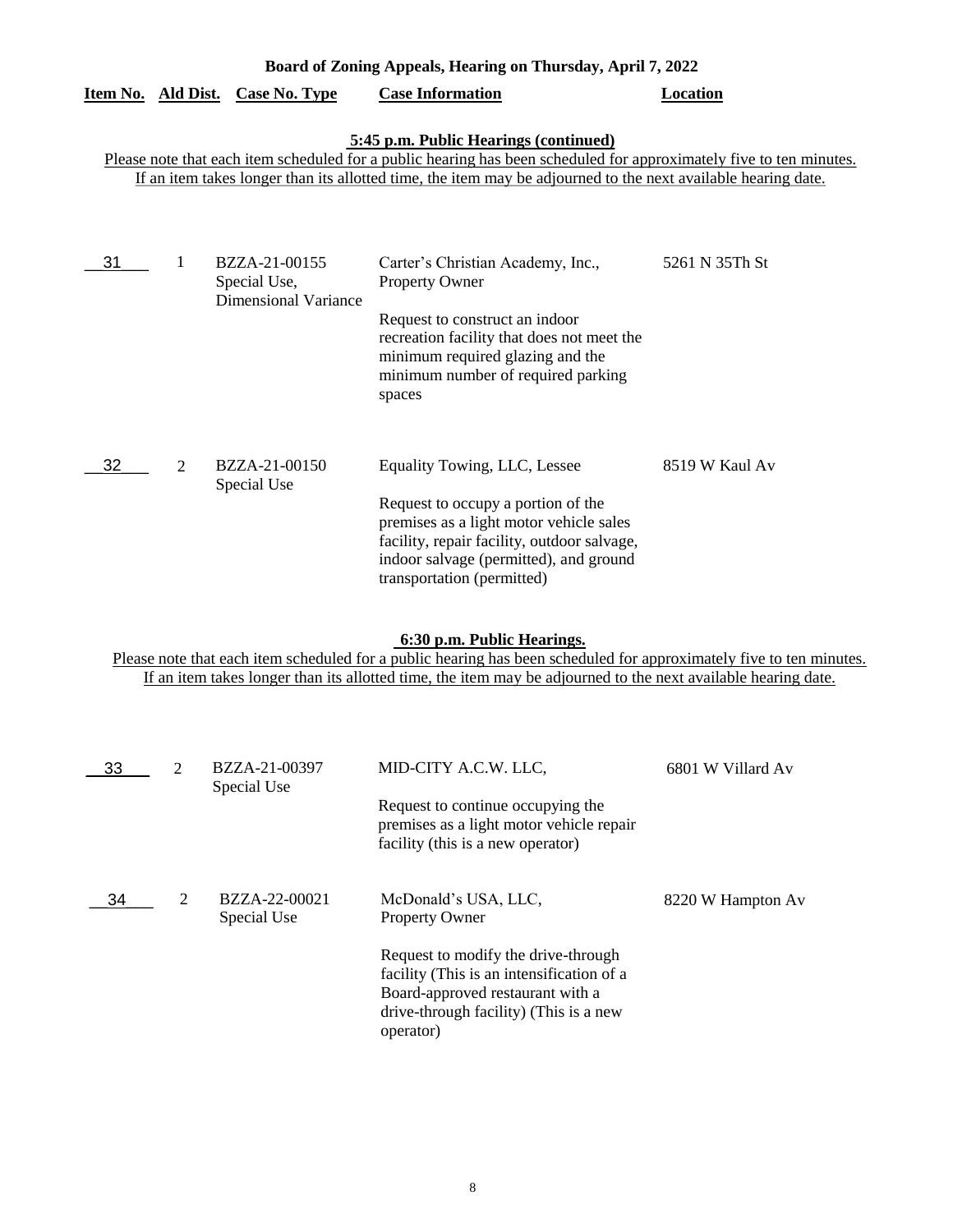| 6:30 p.m. Public Hearings (continued)<br>Please note that each item scheduled for a public hearing has been scheduled for approximately five to ten minute<br>If an item takes longer than its allotted time, the item may be adjourned to the next available hearing date. |                |                                                              |                                                                                                                                                                                                                                                                                               |                    |  |  |
|-----------------------------------------------------------------------------------------------------------------------------------------------------------------------------------------------------------------------------------------------------------------------------|----------------|--------------------------------------------------------------|-----------------------------------------------------------------------------------------------------------------------------------------------------------------------------------------------------------------------------------------------------------------------------------------------|--------------------|--|--|
| 35                                                                                                                                                                                                                                                                          | 4              | BZZA-19-00379<br>Special Use,<br><b>Dimensional Variance</b> | VK Citgo, LLC, Lessee<br>Request to raze the existing structure<br>and construct a new motor vehicle<br>filling station and convenience store<br>that exceeds the maximum allowed side<br>street setback and exceeds the<br>maximum allowed split-face block on<br>the street-facing frontage | 1254 N 35Th St     |  |  |
| 36                                                                                                                                                                                                                                                                          | $\overline{4}$ | BZZA-21-00143<br>Special Use,<br>Use Variance                | James Palmer, Property Owner<br>Request to occupy the premises as a<br>contractor's yard and heavy motor                                                                                                                                                                                      | 2622 W Kilbourn Av |  |  |

# **Board of Zoning Appeals, Hearing on Thursday, April 7, 2022**

**Item No. Ald Dist. Case No. Type Case Information Location**

# **7:15 p.m. Public Hearings.**

vehicle outdoor storage

Please note that each item scheduled for a public hearing has been scheduled for approximately five to ten minutes. If an item takes longer than its allotted time, the item may be adjourned to the next available hearing date.

| 37 | 5 | BZZA-21-00119<br>Special Use,<br>Dimensional Variance | Untouchable Auto & Diesel, LLC,<br>Lessee                                                                                                                                                                                                                                                                   | 11920 W Carmen Av |
|----|---|-------------------------------------------------------|-------------------------------------------------------------------------------------------------------------------------------------------------------------------------------------------------------------------------------------------------------------------------------------------------------------|-------------------|
|    |   |                                                       | Request to continue occupying the<br>premises as a heavy motor vehicle<br>repair facility and outdoor salvage<br>operation that does not have the<br>required buffer for parking, without the<br>minimum required screening, and has a<br>parking area that is paved with an<br>unapproved surface material |                   |
| 38 | 6 | BZZA-22-00055<br>Dimensional Variance                 | Capitol Car Wash, LLC, Other<br>Request to construct a new car wash<br>that is located on two separate parcels                                                                                                                                                                                              | 310 E Capitol Dr  |